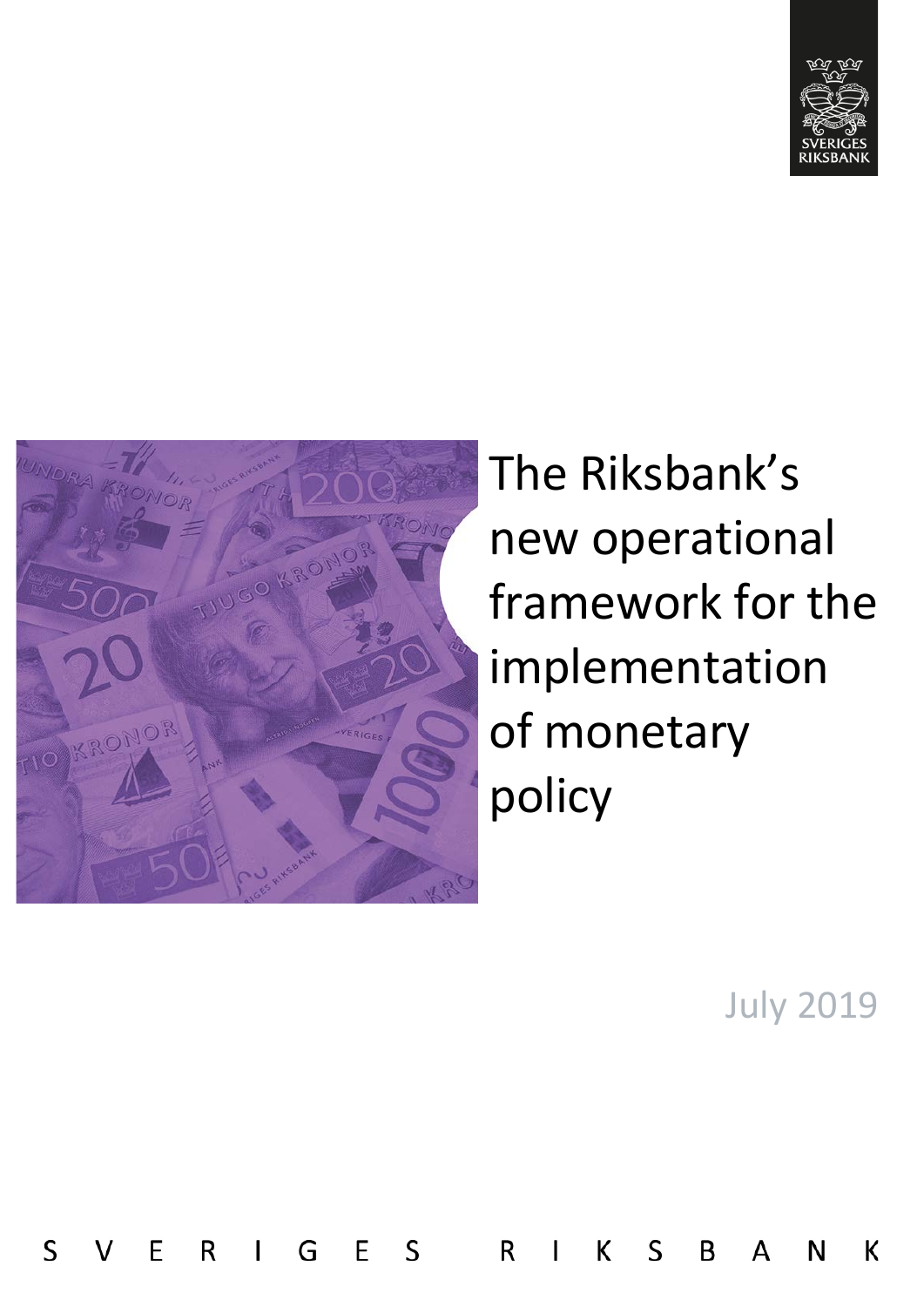# The Riksbank's new operational framework for the implementation of monetary policy

## **A consultation from Sveriges riksbank**

July 2019

This document presents the changes in the Riksbank's operational framework for the implementation of monetary policy that are considered necessary to meet the new demands of a changing world.

The purpose of the consultation is to gather the views of the Riksbank's monetary policy counterparties and other relevant stakeholders. Comments should be sent to [rest.konsultation@riskbank.se.](mailto:rest.konsultation@riksbank.se) We would like to receive comments related to changes due to be implemented this year no later than 26 August 2019. We would like to receive comments related to changes due to be implemented at a later date by 30 September 2019.

A summary of responses to the consultation will be compiled and published o[n www.riksbank.se.](http://www.riksbank.se/)

Thank you for your participation!

Please state the name and contact details of the person in your organisation who is responsible for coordinating your responses.<sup>[1](#page-1-0)</sup>

Click to add text.

<span id="page-1-0"></span> <sup>1</sup> Read about how the Riksbank handles personal data in our integrity policy at https://www.riksbank.se/integrity-policy/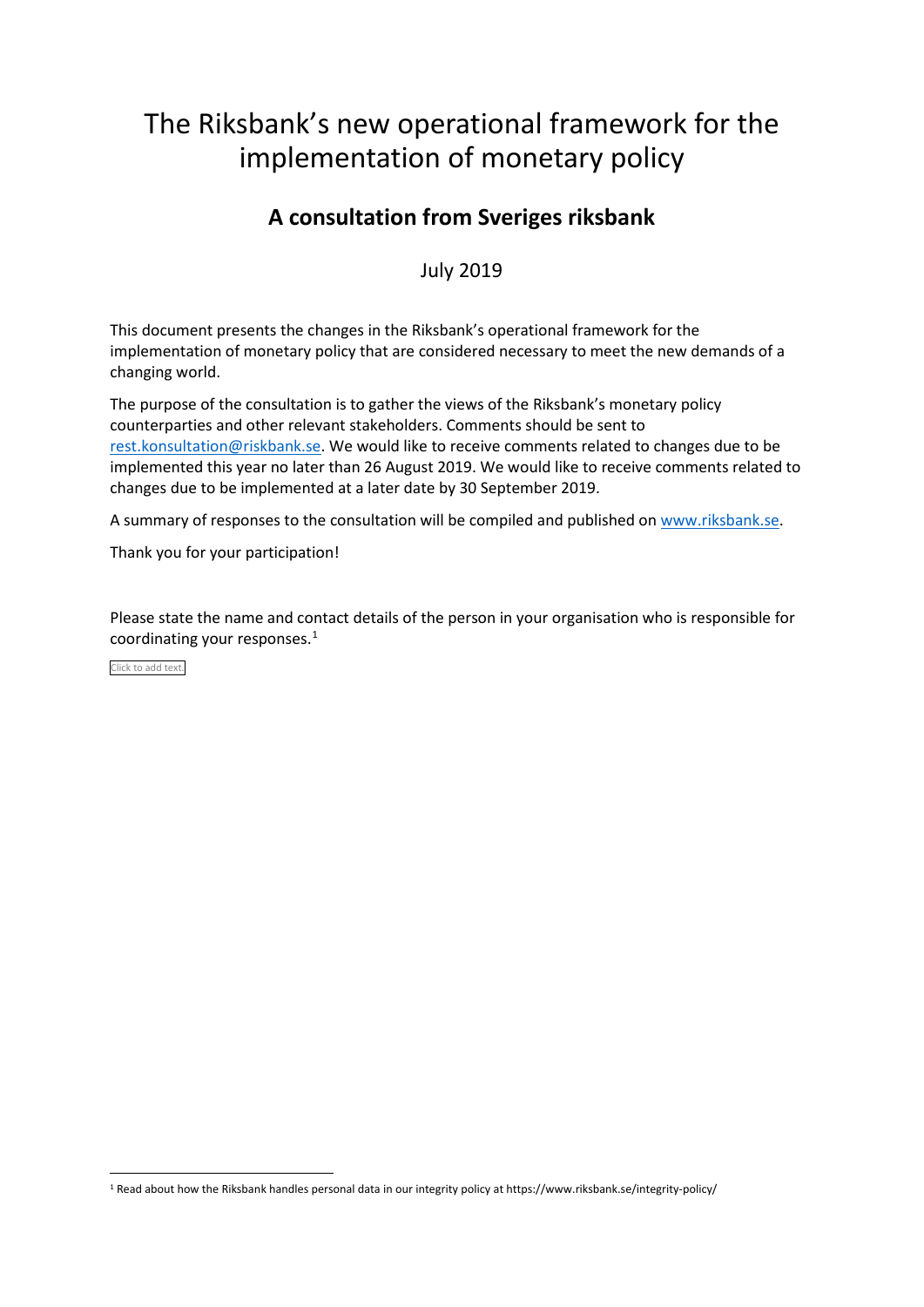# Introduction

The Riksbank influences interest rates in the economy in order to fulfil the inflation target. The operational framework for the implementation of monetary policy is designed so that short-term market rates can be steered towards the level of the policy rate – the repo rate – adopted by the Executive Board of the Riksbank. The Riksbank's policy rate decisions are put into practice via the Riksbank's operational framework for the implementation of monetary policy. The current operational framework was launched in 1994 and has served its purpose well. However, developments in the surrounding world give cause for reform of the Riksbank's operational framework for the implementation of monetary policy to make it more robust and flexible.

The most important of these driving changes are: an increased interest in becoming a monetary policy counterparty to the Riksbank; new factors beyond the Riksbank's control that affect the Riksbank's liquidity management; and developments on the payment market with a greater volume of instant payments that may require the Riksbank's payment system, RIX, to have longer opening hours. The operational framework needs to be adapted in order to tackle these changes and similar phenomena which may arise in the future, such as the introduction of an e-krona, in order to continue to be able to effectively influence market rates.

In brief, the proposal involves the Riksbank:

In a first step starting in October

- Ceasing to conduct daily market operations in the form of fine-tuning transactions
- Setting the deposit rate on the standing deposit facility at 0.10 percentage points below the policy rate
- Continuing to offer Riksbank Certificates with a one-week maturity at the policy rate, but limiting the volume of certificates to ensure the overnight rate is close to the policy rate.

In a second step within a maximum of two years

- Setting the lending rate on the standing lending facility at 0.10 percentage points above the policy rate
- Tightening the collateral requirements for the standing lending facility
- Maintaining the current collateral requirements for intraday credit
- Replacing the Riksbank's "repo rate", which is currently the interest rate at which Riksbank Certificates with a one-week maturity are issued and which the Executive Board of the Riksbank adopts, with the more appropriate term "The Riksbank's policy rate".

# What are the Riksbank's intentions with the operational framework?

The operational framework for the implementation of monetary policy shall enable the Riksbank to influence Swedish market rates. The primary objective of the operational framework is to ensure that short-term market rates are close to the Riksbank's policy rate, referred to as the repo rate<sup>[2](#page-2-0)</sup>. The Riksbank determines the pricing of deposits and loans at the Riksbank, thereby influencing the pricing of close substitutes to these on the money market. The idea is that changes in money market rates will in turn affect other rates in the economy and financial conditions more generally. Like many other central banks, the Riksbank has in practice focused on trying to steer the overnight rate.

<span id="page-2-0"></span><sup>&</sup>lt;sup>2</sup> The Riksbank's repo rate was introduced as the policy rate when then Riksbank's current operational framework for the implementation of monetary policy was launched in 1994. The Riksbank started by carrying out weekly repos with two-week maturities. To supply liquidity, the Riksbank has carried out monetary policy repos at the repo rate. And to drain liquidity, the Riksbank has issued Riksbank Certificates, also at the repo rate. This was in order to signal that the Riksbank was directing its interest rate management towards interest rates with slightly longer maturities. Although the Riksbank is free to determine the maturities of monetary policy repos and Riksbank Certificates from time to time, the maturity has mostly been one week since July 1996.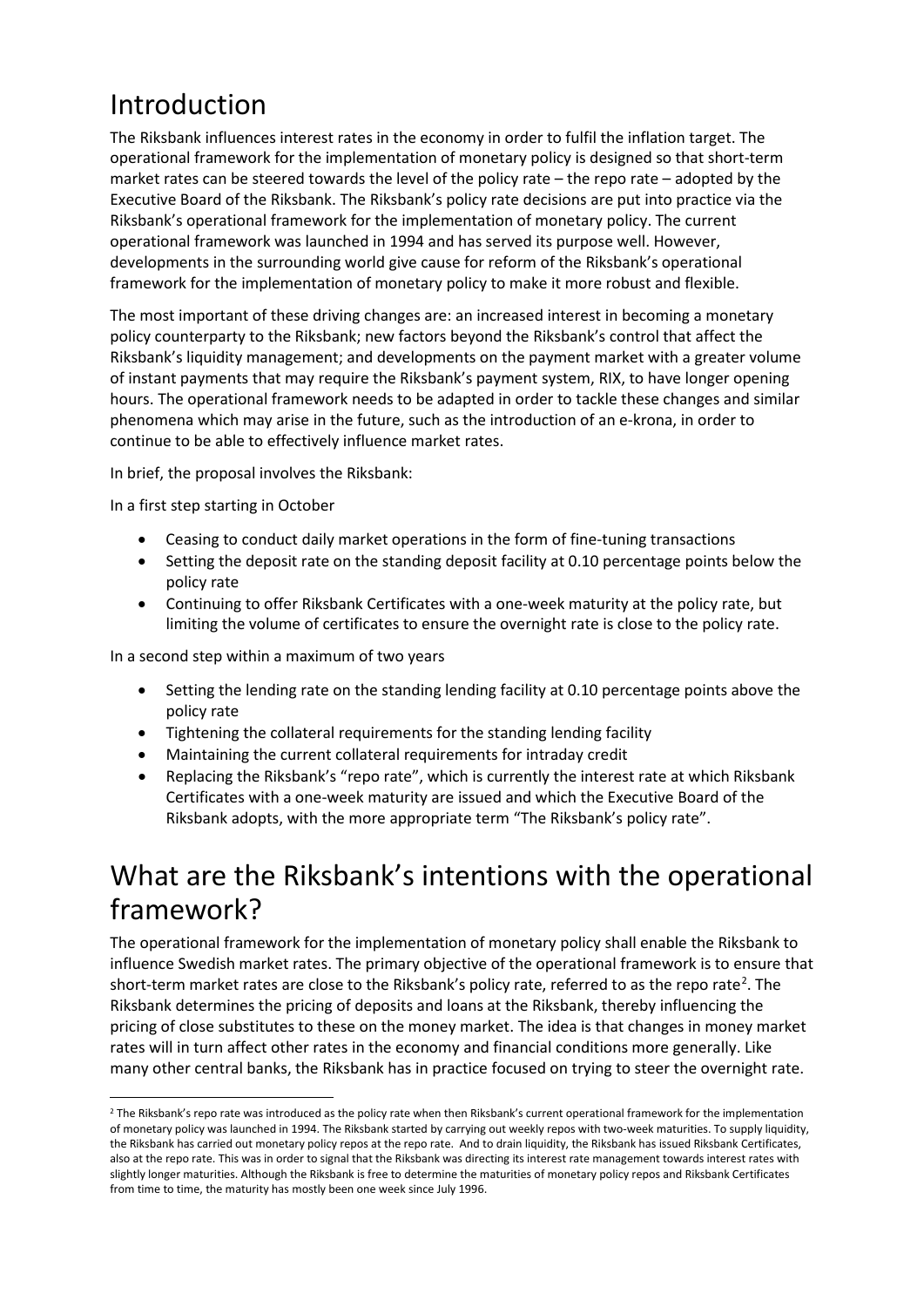This is the easiest interest rate for the central bank to influence in that it has the strongest link to the interbank market on which monetary policy counterparties and other banks equalise their liquidity overnight.

Apart from the primary objective, the operational framework shall also fulfil the restrictions and secondary objectives listed in Table 1. Restrictions are set by conditions outside the operational framework and have to do with the Riksbank's other tasks, while secondary objectives are something that the Riksbank strives for to the extent possible without disregarding the primary objective.

It is important that the design and application of the operational framework do not have any negative consequences for payments in Swedish krona. There are important links between the Riksbank's payment system and the operational framework. One such link is that the provisions for eligible collateral are currently (almost) the same for intraday credit and overnight credit.

An important task for the financial markets is to manage and price risk. It is therefore important for the Riksbank's operational framework to be designed so that it maintains the market's incentive to fulfil this task.

| <b>Primary</b><br>objective    | Ensure that short-term rates stay close to the Riksbank's policy<br>rate. The objective shall be achieved even in the event of a<br>financial crisis.                                                                                                                                             |
|--------------------------------|---------------------------------------------------------------------------------------------------------------------------------------------------------------------------------------------------------------------------------------------------------------------------------------------------|
| <b>Restrictions</b>            | The operational framework shall not have a negative impact on<br>payments in Swedish krona.<br>The operational framework shall maintain the market's incentive<br>to manage and price risk.                                                                                                       |
| <b>Secondary</b><br>objectives | Simple, clear and predictable – All stakeholders shall be able to<br>understand how the operational framework functions.<br>Equal treatment – Monetary policy counterparties shall be treated<br>equally.<br>Cost-efficient implementation.<br>Low operational risks.<br>Limited financial risks. |

### **Table 1. List of objectives and restrictions**

The operational framework shall be simple, clear and predictable so that all stakeholders, not least monetary policy counterparties, can understand how the system works. This eliminates uncertainty as to how the Riksbank signals monetary policy. Uncertainty can lead to stakeholders interpreting different actions by the Riksbank in a way that was not intended.

An important principle for the Riksbank is that the monetary policy counterparties shall be treated equally. No group shall receive special treatment. Such special treatment may unintentionally affect price formation on the money market.

The last three secondary objectives in Table 1 not only apply to the Riksbank but should also apply to monetary policy counterparties.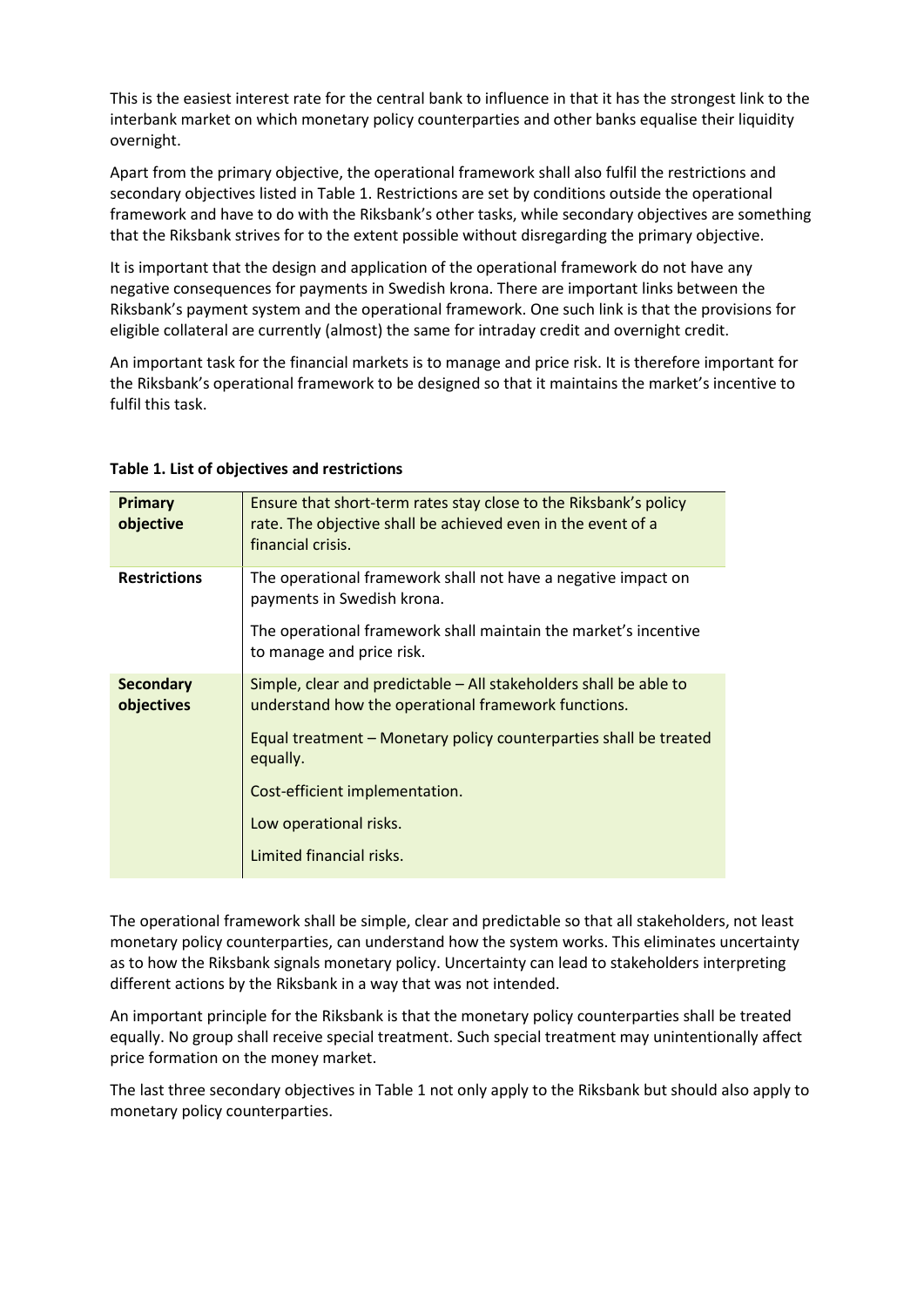# The current operational framework

In recent years, the Riksbank has chosen to both influence the shortest-term rate on loans between banks from one business day and the next, known as the overnight rate, and make monetary policy more expansionary by buying government bonds. To steer the overnight rate, the Riksbank uses standing facilities and carries out market operations with its monetary policy counterparties. The purpose of this is to stabilise the overnight rate close to the level of the policy rate – the Riksbank's repo rate – as adopted by the Executive Board of the Riksbank.

## **Standing facilities**

Only RIX participants who are monetary policy counterparties have access to the Riksbank's standing facilities. By using standing facilities for deposits and loans overnight, the Riksbank sets limits – an "interest rate corridor" – for the *overnight rate*, in which the *deposit rate* forms the floor and the *lending rate* the ceiling in the corridor. The overnight interest rate should lie inside the interest rate corridor because a monetary policy counterparty in need of liquidity can always borrow from the Riksbank against collateral at the lending rate and a monetary policy counterparty with surplus liquidity can deposit the surplus in the Riksbank at the deposit rate. As there is a difference between the deposit and lending rates, counterparties have an incentive with regard to intraday loans to agree on an interest rate that lies between the rates they would pay to or receive from the Riksbank.

The pricing of the standing facilities is such that the deposit rate equals the Riksbank's policy rate minus 0.75 percentage points and the lending rate equals the policy rate plus 0.75 percentage points, see Figure 1. If the balance of a monetary policy counterparty's account in RIX shows a deficit when the payment system closes for the day, the counterparty will have to pay the lending rate on the balance overnight (i.e. until the next business day). If the balance of a monetary policy counterparty's account shows a surplus when the payment system closes, the counterparty will earn the deposit rate on the sum overnight. The sum that can be borrowed in the lending facility is limited by the adjusted value of the collateral provided by the counterparty. There is no limit on how much a counterparty may deposit in the deposit facility.



### **Figure 1. The Riksbank's operational framework for the implementation of monetary policy**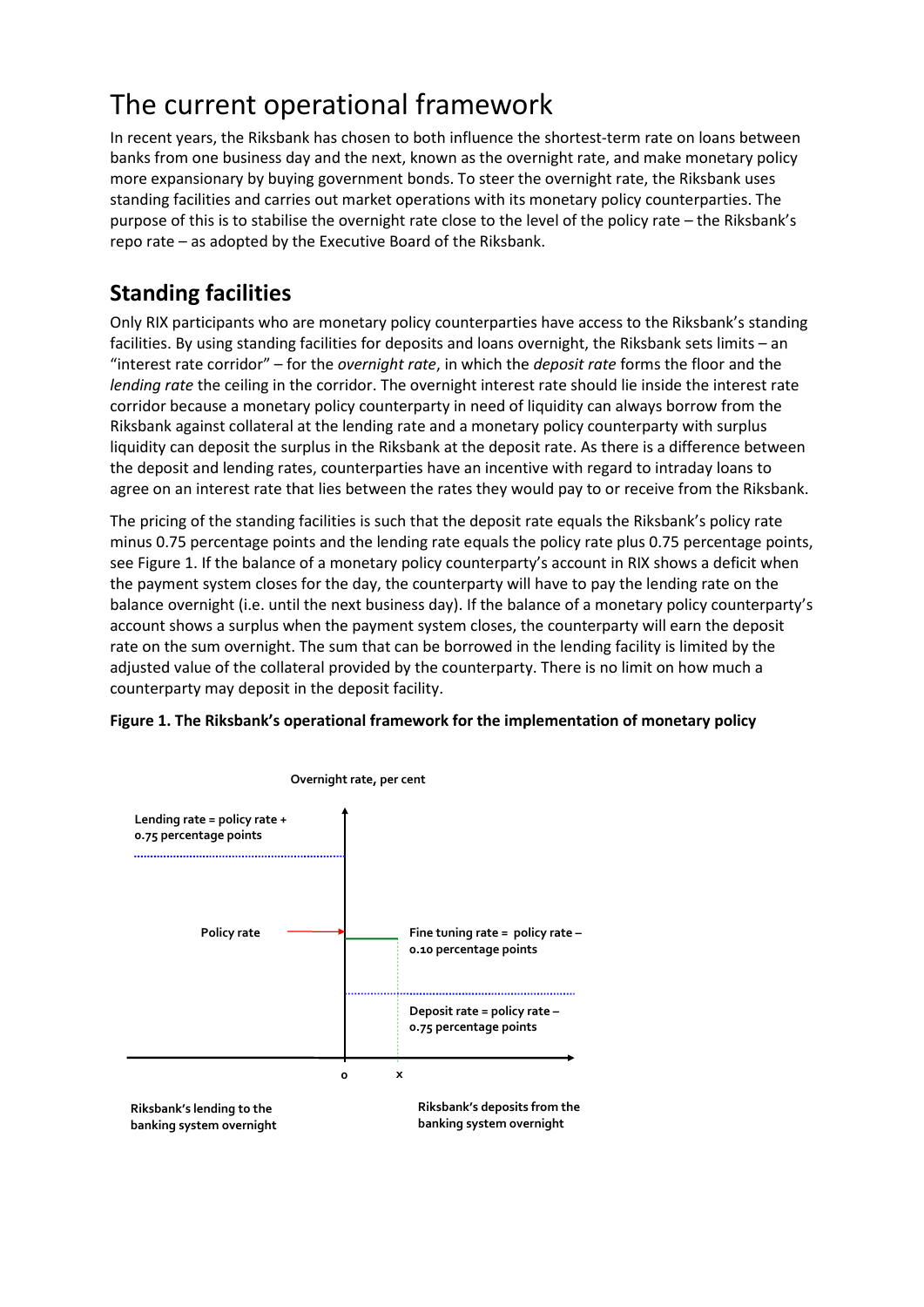## **Market operations**

It is important for the Riksbank's ability to steer the overnight rate within the interest rate corridor that the liquidity of the banking system is in balance at the end of the day. To ensure that this is the case, the Riksbank carries out regular market operations.

### Weekly market operations

Since 2008, the banking system has had a liquidity surplus in relation to the Riksbank. Every week, the Riksbank therefore offers Riksbank Certificates with one week's maturity at the policy rate to absorb this liquidity. The Riksbank's monetary policy counterparties are thus given the opportunity to invest in a risk-free security with short maturity. The volume of issues corresponds to the banking system's liquidity surplus in relation to the Riksbank minus an amount deemed appropriate at each issue. If demand for certificates is greater than the offered amount, allocation takes place on a pro rata basis. If the banking system had had a liquidity deficit in relation to the Riksbank, the Riksbank would instead have supplied liquidity via weekly monetary policy repos.

### Daily market operations

To stabilise the overnight rate close to the policy rate, the Riksbank offers a daily overnight deposit facility at the policy rate minus 0.10 percentage points if there is a surplus and credit against collateral at the policy rate plus 0.10 percentage points if there is a deficit. The Riksbank does not take in/loan out an amount that is larger than the banking system's total surplus/deficit. These *finetuning transactions* are carried out every business day between 16.00 and 16.40. Allocation takes place on a "first come, first served" basis, as long as there are funds left to lend or deposit. Figure 1 illustrates a situation where a total amount of x krona is deposited overnight in fine-tuning transactions at the policy rate minus 0.10 percentage points.

The total volume that can be fine-tuned is announced just after 16.00 in RIX, after banknote and coin clearing has taken place at 16.00. However, the last banknote and coin clearing does not occur until 16.20 and can affect the volume that is to be fine-tuned. The clearing at both 16.00 and 16.20 only concerns flows in one direction, "banknotes in", i.e. the monetary policy counterparties' liquidity positions vis-à-vis the Riksbank can only increase and not decrease. In recent years, flows at these two times have virtually never occurred. The window for fine-tuning transactions closes at 16.40 and RIX closes at 17.00.

# Why does the operational framework need to be changed?

As the operational framework for monetary policy is applied today, in accordance with the above description, it is important for the Riksbank's ability to steer the overnight rate within the interest corridor that the liquidity of the banking system is in balance at the end of the day. Imbalances may arise as a result of changes in *autonomous factors*, i.e. factors that affect the Riksbank's management of liquidity but which the Riksbank is not able to directly control. At present these comprise

- the general public's demand for banknotes and coins
- allocations to Bankgirot's client funds account BiR in RIX for back-up in central bank money of instant payments during the night (and at weekends) in an external settlement system
- deposits and withdrawals from correspondent accounts with the Riksbank, and
- the deposit facility at the Riksbank for central counterparties.

An increase in demand for banknotes, allocations to the BiR account, deposits in a correspondent account or use of the deposit facility for central counterparties would reduce the liquidity in the banking system and might need to be counteracted with transactions that supply liquidity to the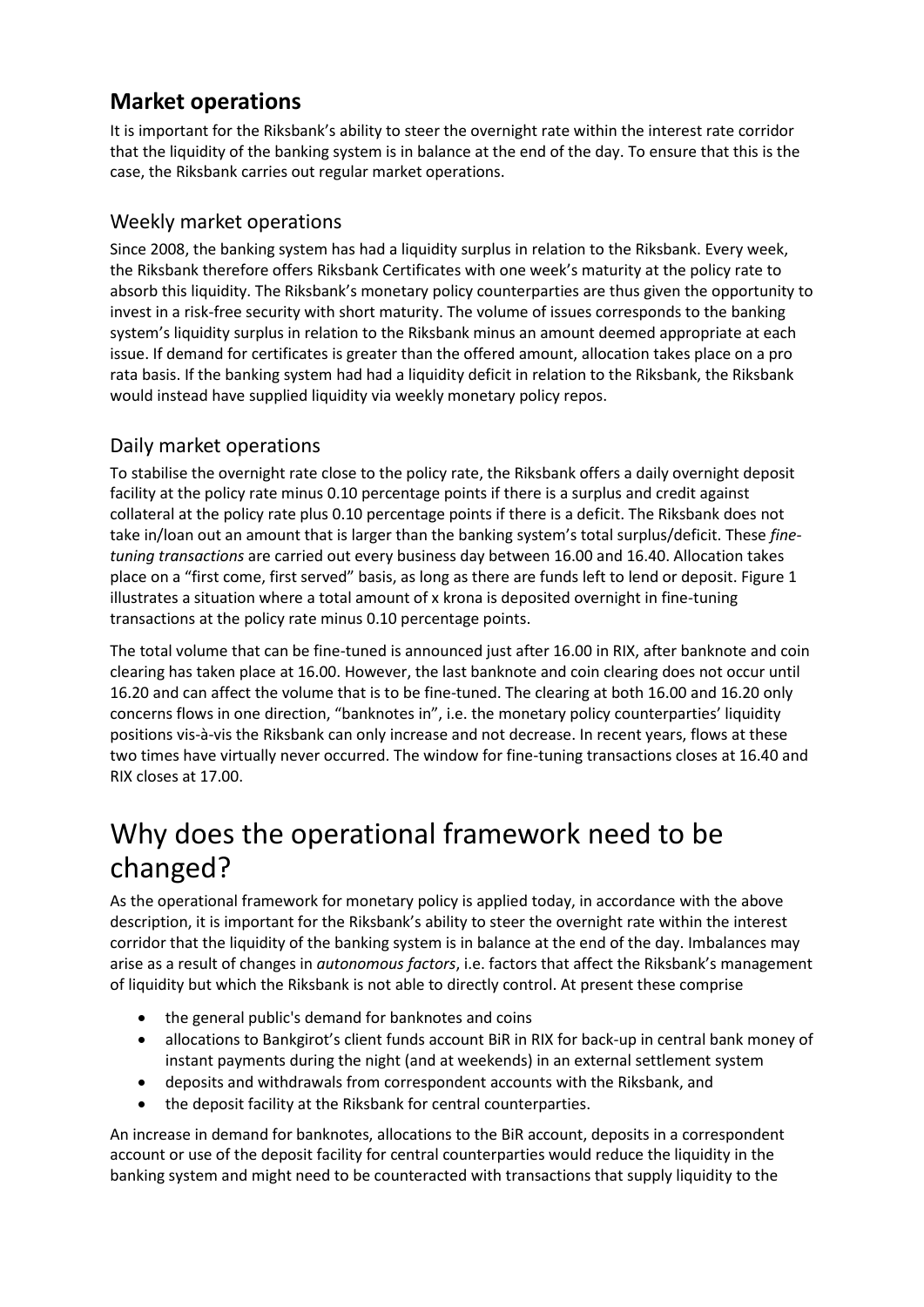monetary policy counterparties so that they will not have an aggregate liquidity deficit in their accounts in RIX. If changes in autonomous factors instead lead to increased liquidity in the banking system, the corresponding transactions are made to avoid a liquidity surplus. The Riksbank regularly carries out market operations to ensure that the banking system's liquidity is in balance at the end of every day, at present in the form of weekly issues of Riksbank Certificates and daily fine-turning transactions.

One hour before the Riksbank's RIX payment system closes at 17.00, the Riksbank needs to know what amount shall be borrowed (or lent) in the fine-tuning operations. The Riksbank must therefore ensure that no liquidity is added to or drained from the banking system after 16.00. This has meant that the Riksbank has introduced regulations intended to limit the possibility to make payments in RIX after 16.00. One example is that central counterparties may not change the balance of their deposit facility after 16.00. For each similar service added, the Riksbank needs to introduce some form of limitation concerning the balance of the account in question to be able to continue making the fine-tuning transactions and influencing the overnight rate in the same way as now.

The manual administration of the fine-tuning transactions gives rise to operational risks. However, these risks are manageable as long as the number of counterparties taking part in the fine-tuning transactions is limited. At present, there are between 10 and 13 monetary policy counterparties who fine tune with the Riksbank every day. Recently, however, the Riksbank has noted an increased interest in participating in RIX and also an increased interest in becoming a monetary policy counterparty. It is difficult to assess the future number of applicants, but within five years there could be up to 30 new financial institutions. If a number of these were also to become monetary policy counterparties and take part in fine-tuning, the operational risks would increase.

The explicit principle of carrying out market operations so that the banking system's liquidity with regard to the Riksbank is in balance, i.e. having a net position around zero, means that if one counterparty for instance chooses to invest in the Riksbank by using the standing deposit facility, another counterparty (or several others) will be forced to use the standing lending facility. This then entails a significant cost for the counterparty or counterparties affected. The cost arises from the large mark-up, 75 basis points, above the policy rate.

To ensure that the fine-tuning has the desired effect, the banking system's liquidity position with regard to the Riksbank does not change after the Riksbank has identified the liquidity that needs finetuning. This can in practice be said to mean that RIX is in real terms open an hour less than it is actually open, as the fine-tuning begins an hour before RIX closes. With effect from 14 October 2019, RIX will close one hour later than it does now. This would mean that the fine-tuning transactions need to be made an hour later than they are today. As the fine-tuning involves several manual elements, it would mean that both the Riksbank and monetary policy counterparties would need to have staff on site later than today in order to manage the fine-tuning transactions.

The conclusion is that a significant weakness of the current operational framework for monetary policy is that it is not scalable with regard to fine-tuning transactions. An increased number of monetary policy counterparties leads to greater operational risks as more counterparties will fine tune with the Riksbank. Longer opening hours in RIX will lead to increased costs for both the Riksbank and monetary policy counterparties when more people stay at work later to manage the fine-turning transactions. If, on the other hand, counterparties choose not to take part in the delayed fine-tuning, rate setting overnight will instead be undermined. The Riksbank wishes to promote development towards it being possible to settle instant payments in Riksbank money 24/365. Extending the opening hours of the RIX payment system to 24 hours a day will be made easier if the Riksbank discontinues daily fine-tuning transactions.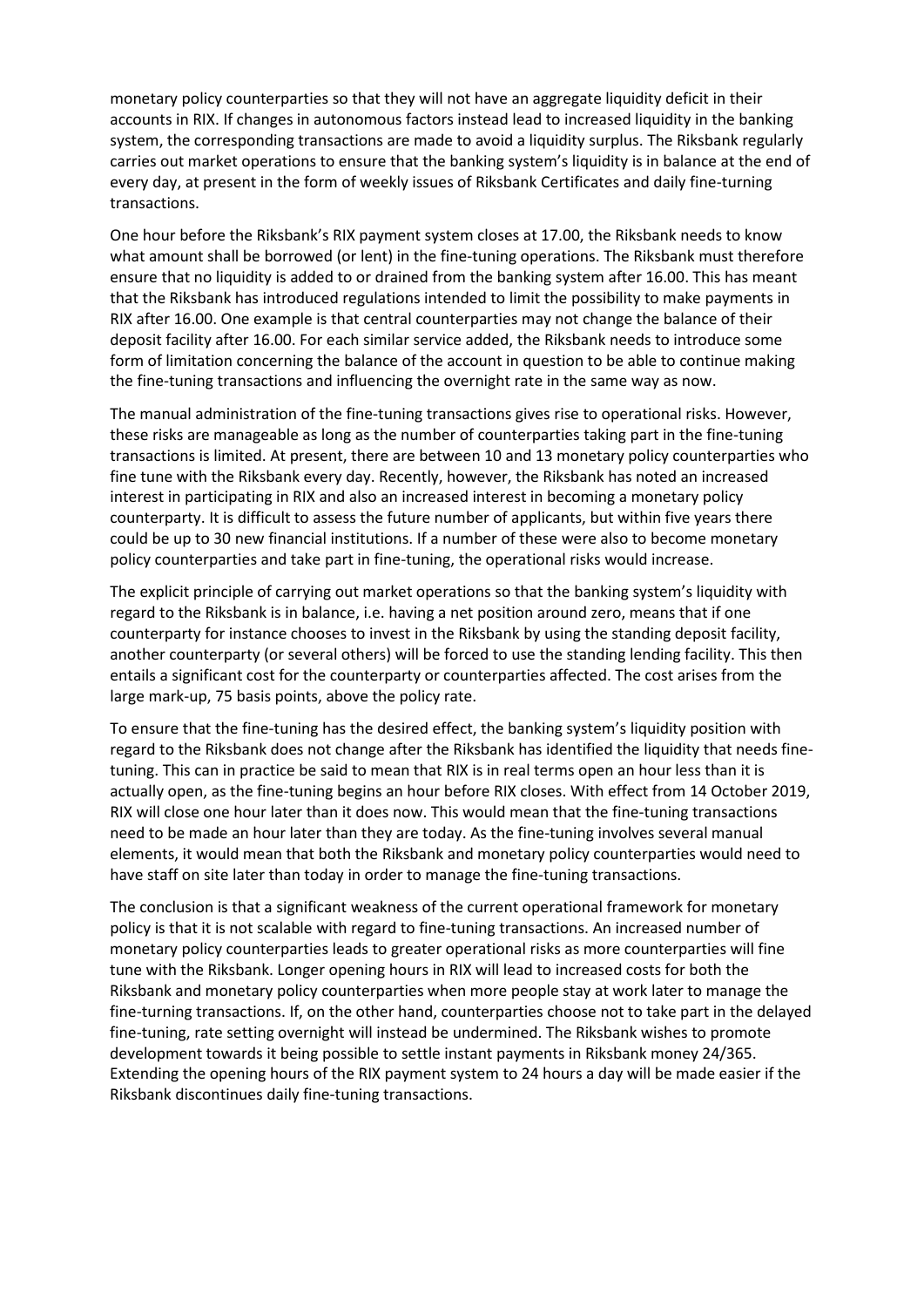# A reformed operational framework

The changes to the Riksbank's operational framework for the implementation of monetary policy proposed in this consultation are of a technical nature and are not intended to bring about any monetary policy effects.

## **Proposal to end daily market operations**

The Riksbank is considering ceasing its daily fine-tuning transactions. At the same time, it is proposed that the lending and deposit rates be changed from the current policy rate plus/minus 0.75 percentage points to the policy rate plus/minus 0.10 percentage points, see Figure 2. The interest rate corridor would then be much narrower than it is today. This should mean that the overnight rate is less sensitive to how the liquidity in the banking system is divided between the banks at the end of the day. In this way the Riksbank could ensure that the overnight rate remains close to the policy rate.



### **Figure 2. The Riksbank's new operational framework**

With this system, lending and depositing at the end of the day would be automatic, without the elements of manual processing currently linked to the fine-tuning transactions. The banks would no longer need to ring the Riksbank and deposit or borrow money in the fine-turning transactions, depending on whether the banking system has a surplus or a deficit of liquidity at the end of the day. The balances that may remain on the monetary policy counterparties' RIX accounts after they have borrowed or lent on the interbank market would automatically enter the Riksbank's lending or deposit facilities – the new narrow interest rate corridor. This would mean that the manual processing linked to the daily fine-tuning transactions would come to an end, which would reduce operational risks and contribute to a cost-efficient implementation of monetary policy.

The Riksbank also proposes that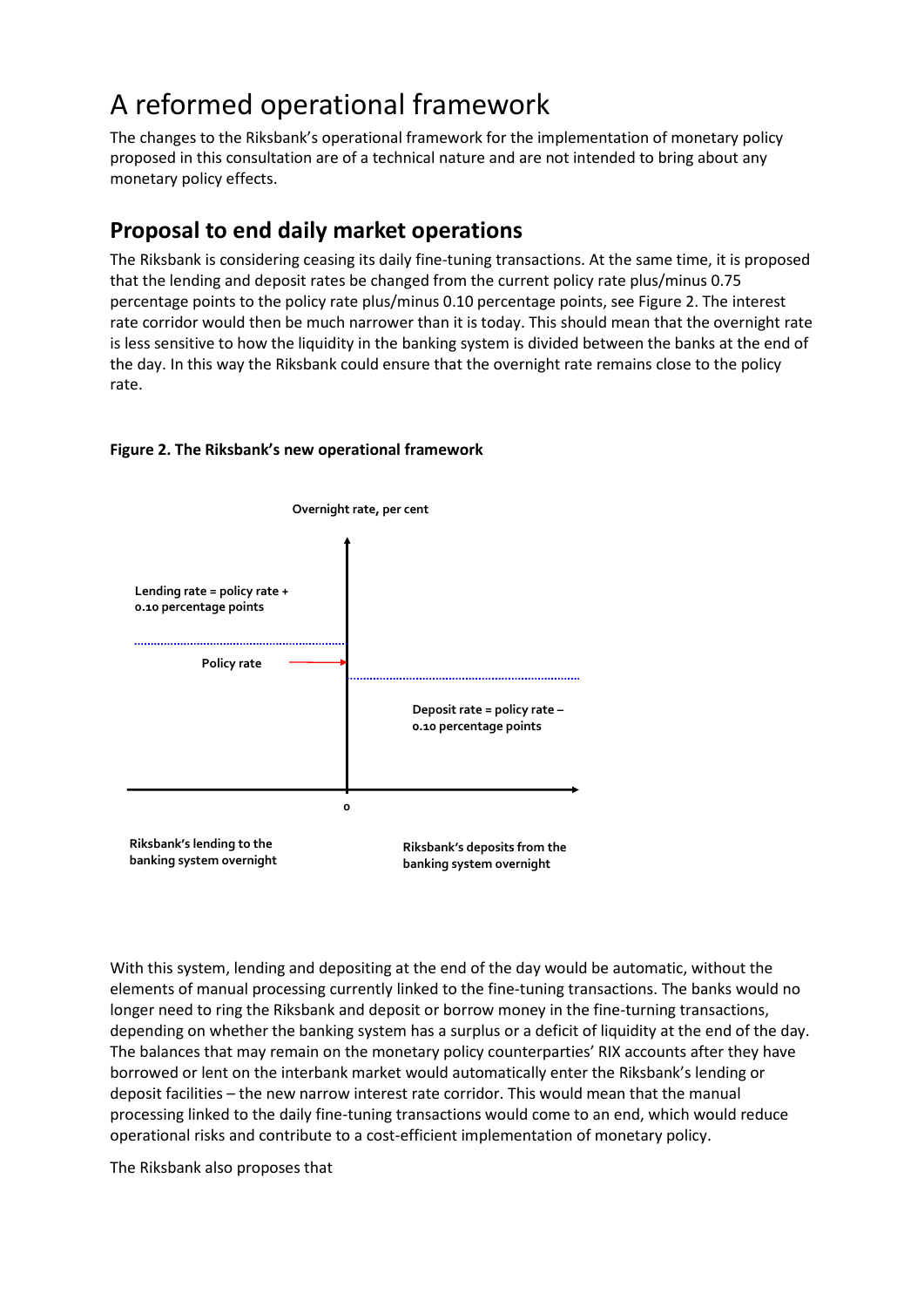• The Riksbank's "repo rate", which refers to a one-week maturity, be replaced by the more appropriate term "The Riksbank's policy rate".

## **Regulations for eligible collateral to be amended**

It is proposed that the securities that will be regarded as eligible collateral for credit from the Riksbank be divided into two pools:

- Collateral pool A comprises government securities and claims on central banks in eligible currencies
- Collateral pool B comprises eligible assets apart from government securities and claims on central banks in eligible currencies

For intraday credit, the same collateral as today would be eligible, i.e. the collateral for intraday credit would comprise A + B.

When using the lending facility, a price differentiation is used depending on which type of collateral the counterparty uses. If a monetary policy counterpart has a negative balance on their RIX account when the payment system closes, then overnight credit against A collateral will be debited at the policy rate + 0.10 percentage points, as in Figure 2. But it will also be possible to obtain overnight credit against B collateral. This is intended as a temporary "backstop" when it would otherwise not be possible to settle intraday credit. A loan against B collateral would be debited at the policy rate plus a mark-up that is greater than 0.10 percentage points.

After a period with the new collateral requirements, an evaluation will be performed. It may then be appropriate to revise the design of the collateral pools.

## **Periodic market operations**

### Weekly market operations

The Riksbank can carry out weekly market operations with a maturity of one week at the policy rate when needed. If this concerns supplying liquidity, the operations are carried out against A collateral. The purpose of the operations is stabilise the overnight rate close to the policy rate when necessary. When draining liquidity, the operations can be carried out either through issues of Riksbank Certificates as now or through deposits with a one-week duration.

### Monthly market operations

The Riksbank is considering introducing monthly market operations where monetary policy counterparties have the opportunity to bid in auctions for credit at medium-term maturities against B collateral. The purpose of these auctions would be to maintain a regular operational crisis preparedness and to detect possible market stress at an early stage. The idea is that bidding in the auctions would be at a variable interest rate linked to the policy rate. This means that counterparties do not need to include expectations of the future policy rate in their bids. Under normal circumstances the idea is that only small volumes will be allocated in the auctions. When there are signs of stress in the market, these operations can be scaled up both with regard to volume and frequency. Signs of stress can be manifested, for instance, through higher bid rates or higher bid sums or both.

### **Interest rates on other accounts**

As is the case today, the balance on the principal accounts with special terms (operator of BiR and lending facility for central counterparties) and the balance on RIX participants' accounts (those that are not monetary policy counterparties) will have a lower interest rate than that on the deposit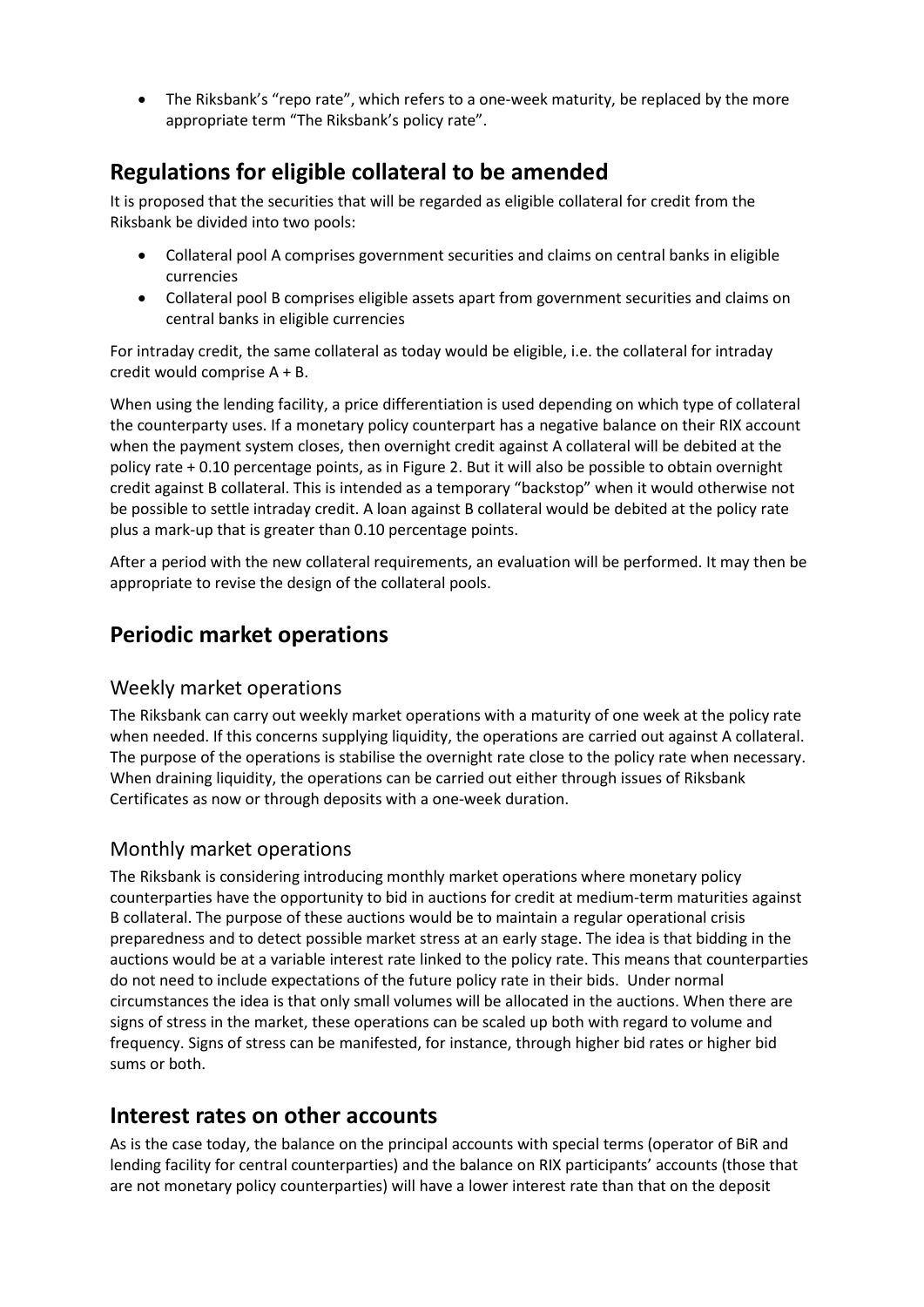facility, in accordance with Table 2. What these actors have in common is that they can utilise a special service supplied by the Riksbank – depositing overnight at the Riksbank without being monetary policy counterparties. So as not to distort the incentive for over-use of this special service and to avoid making the Riksbank's liquidity management unnecessarily difficult a less favourable interest rate is applied for the service. As the Riksbank wishes to promote the settlement of instant payments in Riksbank money, operators of payment platforms where settlement does not occur in Riksbank money should also receive/pay a less favourable rate of interest.

| <b>Account</b>                                                              | Deposit rate                                                 |                                           |
|-----------------------------------------------------------------------------|--------------------------------------------------------------|-------------------------------------------|
| Account for operator of BiR                                                 | policy rate $-0.75%$                                         |                                           |
| Deposit facility for Central Counterparties                                 | policy rate $-0.75%$                                         |                                           |
| Account for RIX participants that are not monetary<br>policy counterparties | policy rate $-0.75%$<br>(if the policy rate is<br>$< 0.75\%$ | 0<br>(if the policy rate is<br>$>0.75\%)$ |
| Correspondent accounts                                                      | policy rate - 0.75%<br>(if the policy rate is<br>$< 0.75\%$  | 0<br>(if the policy rate is<br>$>0.75\%$  |

#### **Table 2. Interest rates on other accounts[3](#page-9-0)**

## **Questions (to be answered no later than 30 September 2019)**

 $\triangleright$  How do you assess that the Riksbank's new operational framework would affect interest rate setting, on money market instruments, government securities, and related asset types and instruments?

#### Click to add text.

 $\triangleright$  How would the new operational framework affect the interbank market, in particular unsecured lending between banks and banks' incentives to use the Riksbank for their liquidity management?

#### Click to add text.

 $\triangleright$  Do you have any views on the division of collateral into two pools, A and B?

Click to add text.

 $\triangleright$  If the Riksbank carries out weekly market operations to withdraw liquidity, should these take the form of deposits or the form of issues of Riksbank Certificates? What advantages/disadvantages would there be with the respective instruments?

Click to add text.

 $\triangleright$  If the Riksbank carries out weekly market operations to supply liquidity, the Riksbank may see operational advantages in using lending against collateral instead of repos. What is your view of such a change?

Click to add text.

 $\triangleright$  How do you view the introduction of a monthly market operation for contingency purposes? What maturity would be the most fit for purpose?

Click to add text.

 $\triangleright$  Do you have any other views on the new operational framework?

Click to add text.

<span id="page-9-0"></span> <sup>3</sup> For other terms and conditions see *The Riksbank's Terms and Conditions for RIX and Monetary Policy Instruments*.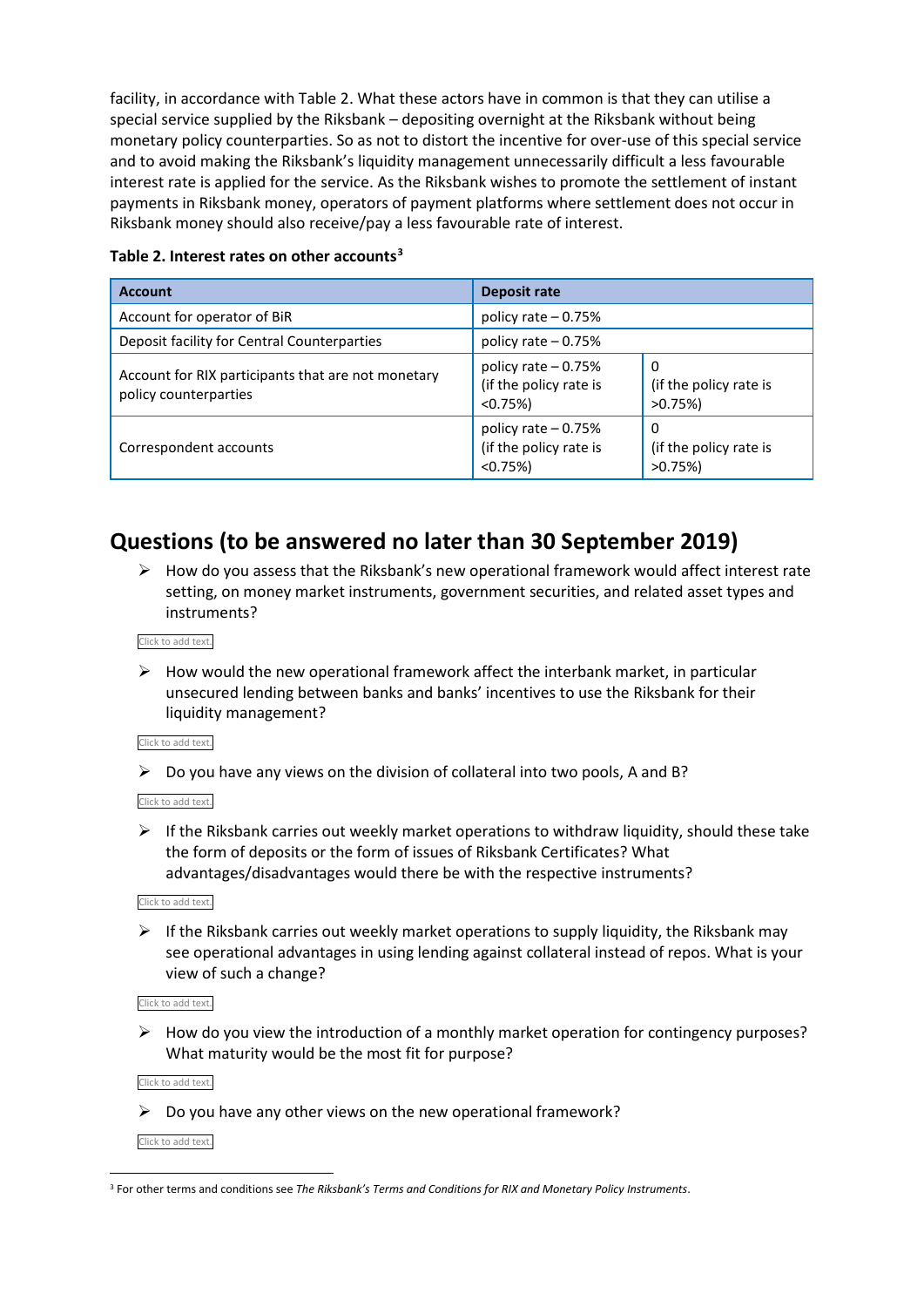# Proposed changes in October 2019

The changes that have been proposed above will take some time to implement, as some of the changes require development work at the respective supplier of the systems used for payments (RIX) and the management of collateral (QCMS). However, this only applies to the adjustment of the upper part of the interest rate corridor, that is, the change in the lending facility. On the other hand, no development work is required to implement the adjustment of the lower part of the interest rate corridor – the deposit facility. It would therefore be fully possible to make this adjustment earlier.

On 14 October 2019 RIX will extend its opening hours by one hour at the end of the day. RIX will thus close at 18.00 instead of 17.00 as now. For the Riksbank and the monetary policy counterparties to avoid temporarily increasing personnel resources to implement the fine-tuning transactions one hour later than today, the Riksbank would consider implementing the changes in the deposits prior to 14 October. The alternative is to continue with the manual fine-tuning transactions but with the new times 17.00 – 17.40 with effect from 14 October until the new operational framework is in place.

The Riksbank is considering, as a result of the above, in a preliminary stage during autumn 2019

- Ceasing its daily fine-tuning transactions,
- Setting the deposit rate on the standing deposit facility at the policy rate minus 0.10%.
- Allowing the lending rate to remain at (or close to) the policy rate plus 0.75%.

By replacing the fine-tuning deposits with the automatic deposits via the standing deposit facility, the problems linked to the daily fine-tuning transactions could be avoided. The balance remaining on the RIX participants' principal accounts at the time of closing of RIX would automatically enter the standing deposit facility. The closing time for RIX would then be unimportant to the operational framework. Figure 3 shows how the operational framework would look after this change.

**banking system overnight**

### **Figure 3. The Riksbank's operational framework autumn 2019**



**Overnight rate, per cent**